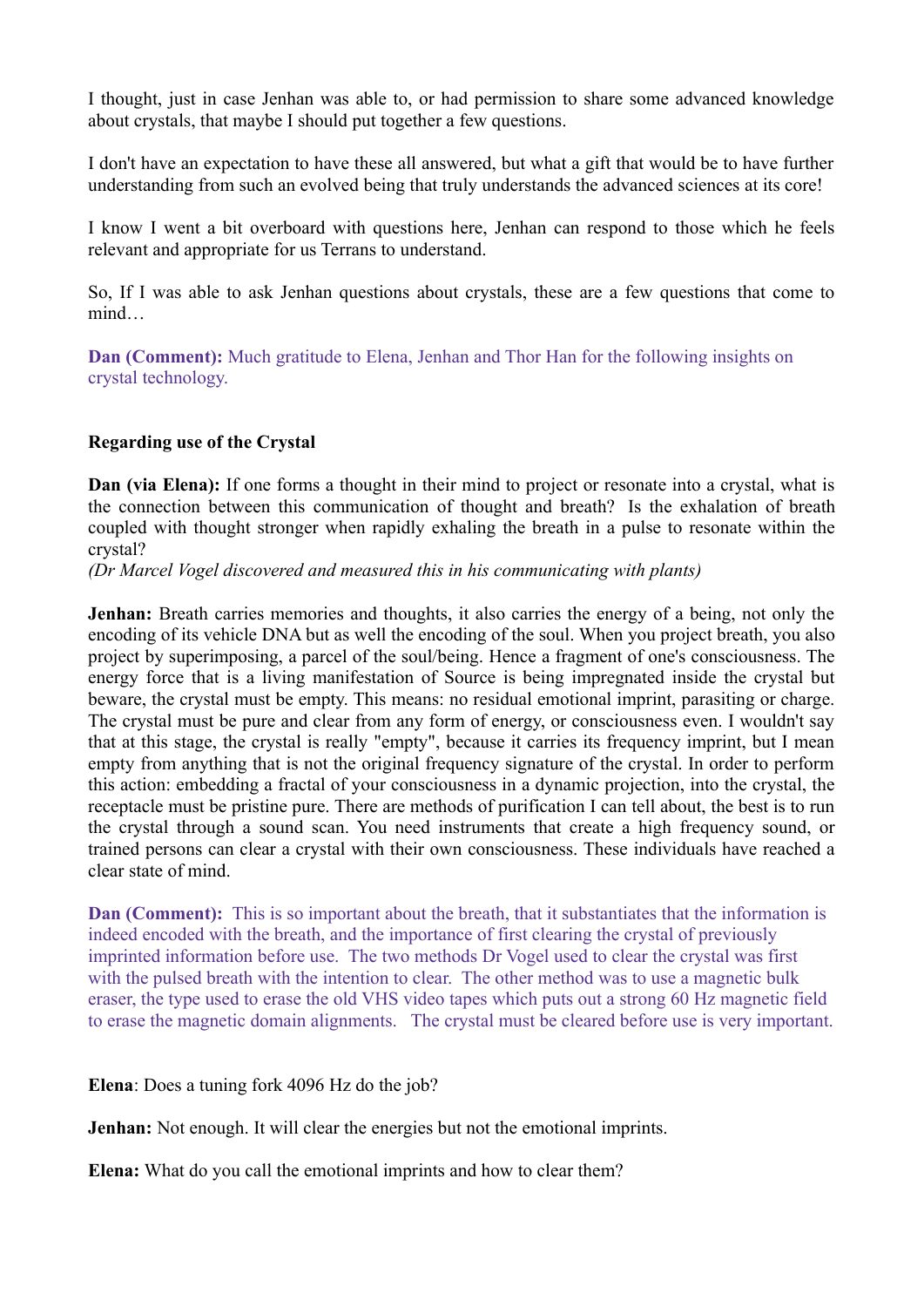**Jenhan:** I have a device that does that but I cannot show it to you, I am sorry.

**Elena:** I understand, it is OK. So anything else you can say about the breath? Its speed, rhythm?

**Jenhan:** short precise, surgical, powerful breaths are better than a long one. In a long one, the energy/intention gets absorbed by the Ether. In short quick breaths, the energy/intention keeps intact and doesn't lose intensity. I recommend short quick breaths, think about "precise surgical". Intention is like a needle: sharp and targeted very precisely to be able to penetrate matter.

**Dan (Comment):** This is exactly what Dr Vogel discovered and was able to measure this on a script chart recorder with plant communication. He studied Pranayama yogic breathing techniques and found exactly as Jenhan describes, that a short precise powerful breath had the greatest effect.

**Dan (via Elena):** The higher the dimensional frequency, it appears to have a greater connection to the common fundamental core of the collective mind of all minds of humanity share on planet Terra. Since the crystal may act as a bridge to couple the energies of mind, would it be a true statement that, a thought or visualization, aligned with the love of your heart, projected into the crystal by pulsing the breath with positive intention, acts to collectively affect in a benevolent way, the collective minds of many on Terra, to help assist in co-creatively manifesting that thought or visualization? *(the opposite of a black magic spell)*

**Jenhan:** There are several elements to be answered in this question. Firstly, a quartz crystal, or any mineral is in resonance with the planetary matrix it is born from. When you bring your frequencythought on the same resonance as the crystal, or any type of mineral, you attune also to its planetary matrix.

**Dan (Comment):** So the crystals produced on Terra, like the DNA in our physical bodies made of this planet, are in resonance with Terra's planetary matrix and therefore would effectively transfer the energies of mind to the collective mind of our planetary matrix. So the Martians will be only effective resonating with their planetary matrix of Mars etc.

**Elena:** Stop! How to do that? How to attune to the frequency of the mineral and how do you know you're on it, and how does it work?

**Jenhan:** It works by mineral resonance. Your blood. It is easier when you are in a body envelop that is from same planetary matrix you desire to work upon. Otherwise you need to do an effort or require technology. But in the case of your friend, and yourself, you can do this easily because your envelops are from the same planetary matrix as the crystals you have available to work with. You take the mineral/ crystal in your two hands. It creates a current. Best is to have one in each hand but it works also with your two hands on one single crystal. Your hands must not touch. The current will work naturally. It is even better if you are in direct connection with the soil of the planetary matrix. You intend to make one with the planetary matrix. The crystal is the connector if you will. Quartz is best. Always works. Quartz is found throughout the whole universe. It is a fundamental component. You know you are in resonance when you feel it. It's like a shiver in your whole body, from your heart center. You may even hear the crystal singing the frequency of the planetary matrix.

**Dan (Comment):** Yes, you don't want to short your polarity charge out by touching your hands or feet together. Electrically connecting to the earth (Terra) is an important concept to conduct these energies into the earth. Especially if you can find a nodal point on the Terra earth grid.

In doing an online visualization exercise with a crystal in front of a computer screen might be enhanced using a ground wire connection from an electrical outlet that you have electrical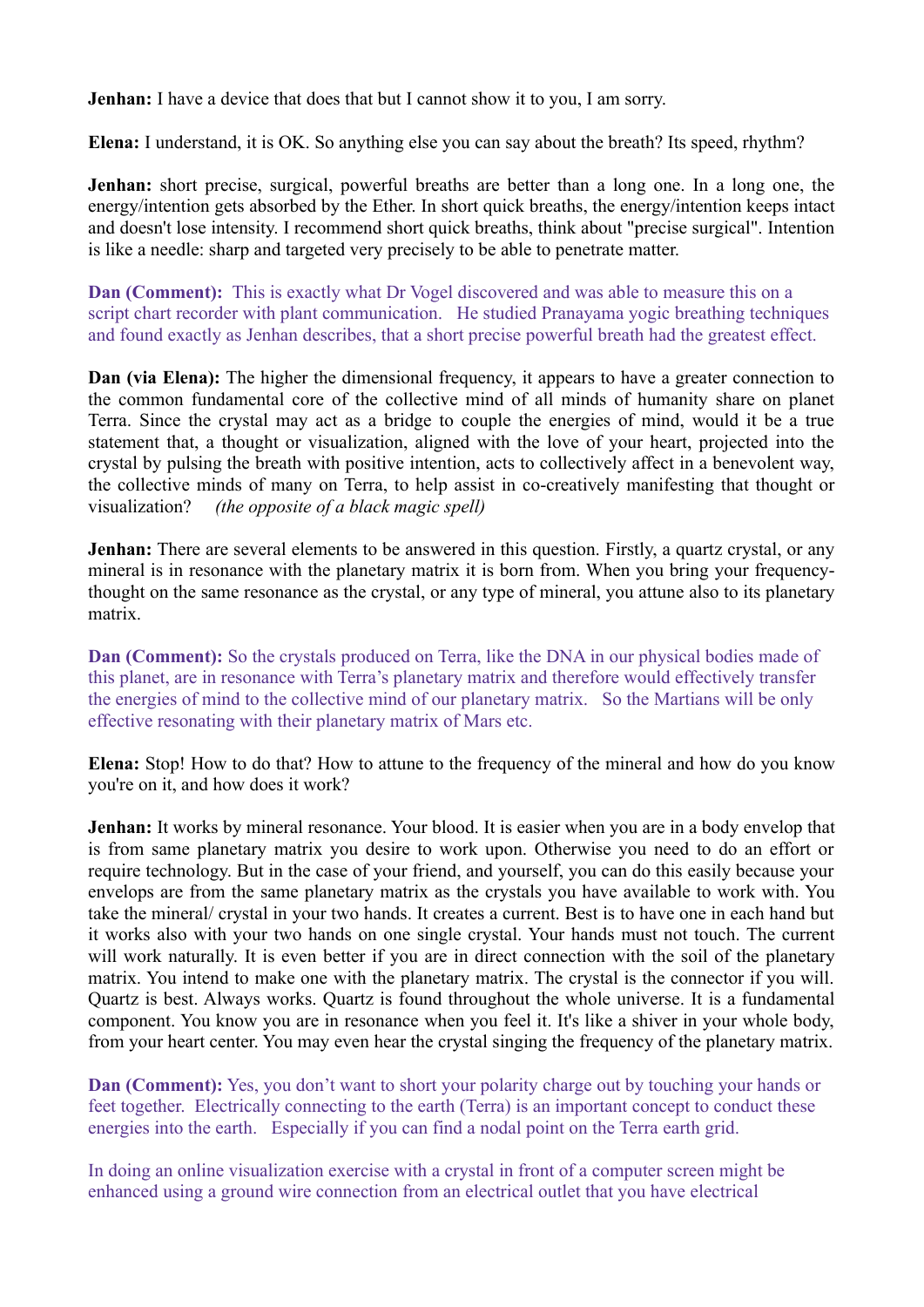connection with to conduit your body energies into the earth. I personally have this at my computer station so that I stay grounded and will have to try that next time!

**Elena:** Planetary matrix, is it the same as planet?

**Jenhan: Y**es, that is how I call it. Planetary matrix is more accurate.

**Elena:** So I can say: Oh I am going to the planetary matrix Mars?

**Jenhan:** (laughs) No! You say Planet Mars.

**Elena:** You lost me.

**Jenhan:** "Planetary matrix" is a term used when we mention the conscious, living organic aspect of a planet. "Planet" is a term used only for the location.

**Dan (via Elena):** Any suggestions or techniques to optimize the use of a crystal in the amplification of co-creatively transforming Terra for the most benevolent outcome for all beings? Also for individual healing of self or others?

**Jenhan:** This will also answer the previous question: Love. The frequency of love is the connecting pulse between all living things in the universe. Even through dimensional planes. Love is the universal bridge. It can bridge anything, I mean a-ny-thing, love is the tool. So when you intend love into a crystal, you activate its transcending capacity. When on the top of this action you embed a target by visualization, it bridges you to it easily. Love is a secure channel, because of the high frequency. It prevents dissonance. The target can be: a visualization inside the crystal of a place or a person, you can also embed a story by moving images or/and vocalization of the story, and you can either, also, embed just a sound: the name of a person or of a place. The more you superimpose layers, the better it is going to work. Repeat for the geometrical resonance. It will force the pattern into the holographic matrix.

**Dan (Comment):** This is very much what an ET being shared with me in 1977 regarding love as the vehicle connecting the multiple densities or frequency geometries in our evolution. This is also why Dr Vogel stressed the importance of love when working with the crystals. For the purpose of ether group or individual visualization exercises in order to seed a positive timeline into the holographic planetary matrix, it is the love in our heart that we have for our fellow humans and our beautiful planet Terra that allows that reality to transcend through the dimensional planes and into manifestation.

Although the second part of my question regarding techniques using the crystal for healing self or others wasn't addressed directly, the same no doubt would apply in healing ourselves or someone else as we resonate with the individual holographic matrix in healing. Love heals.

**Elena:** Thank you! Here is another question:

**Dan (via Elena):** Regarding the Crystal Geometry. Do the energies of mind have a geometric quality?

**Jenhan:** Of course! Everything in the created universe is constructed on a geometrical holographic structure. "The energies of mind": I like that it is worded as such, because there is a difference between this and the electrical brainwaves. The energies of the mind are fractals of consciousness "solidified", in a way, or shall I say, that have taken form as a geometrical manifestation. A thought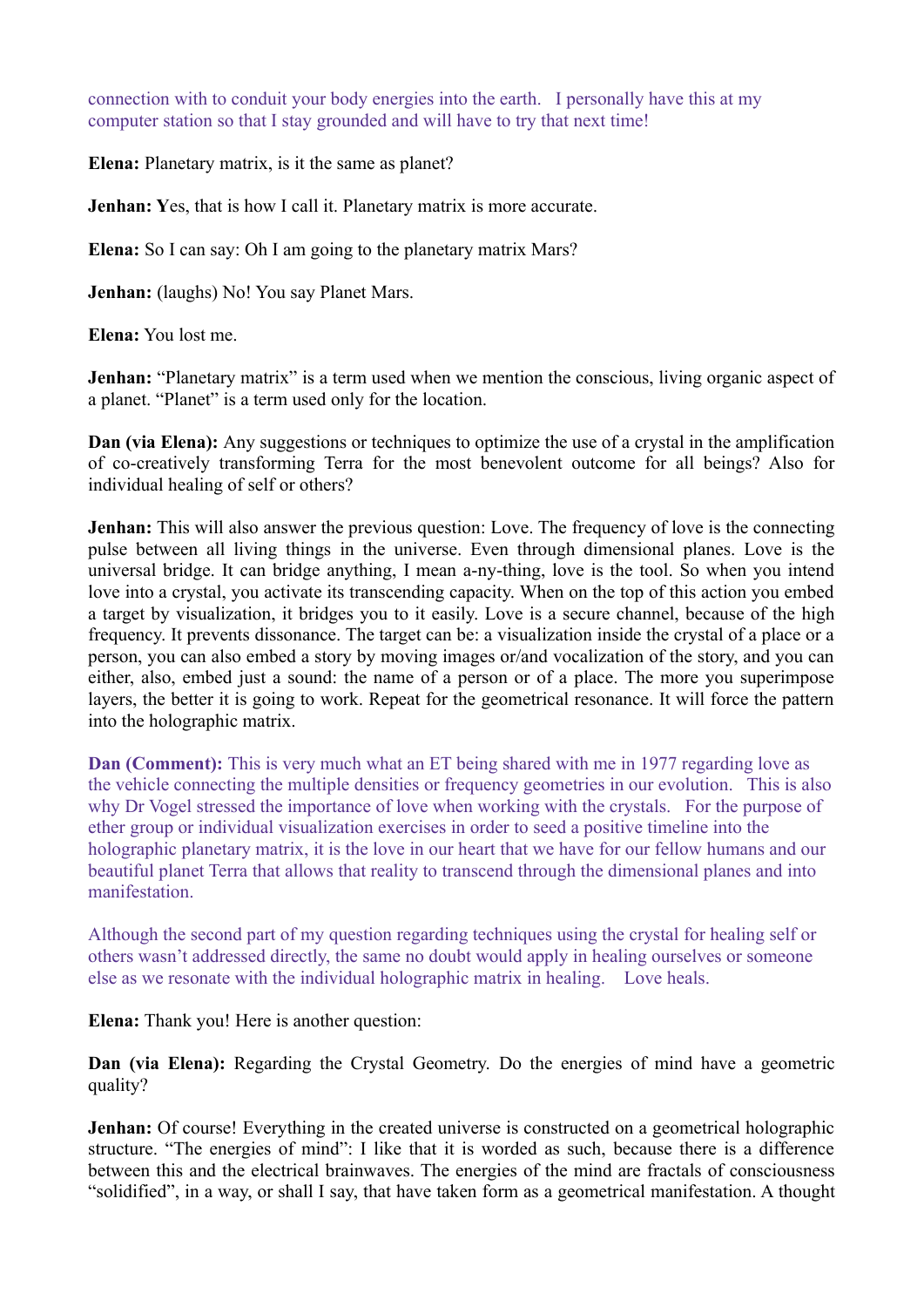creates an electrical projection. An energy-thought reshapes the holographic geometrical formula of reality. It rearranges the micro-connections linking the fractal elements. Thought can reshape the holographic grid of reality because thoughts are complex geometrical patterns. The crystal will bridge the new pattern to the existing ones, and if the impulse is strong enough, the new pattern will force themselves onto the old and the old will morph into the new.

**Dan (Comment):** So perfectly described! And so it shall be, that with the power of love, the old will morph into the new.

**Dan (via Elena):** Is this the common fundamental geometrical resonance that allows for telepathy between all species of beings as a universal language? Is this similar to a geometrical resonance within our DNA?

**Jenhan:** Great question! That is the best part in planetary engineering! Creating the morphic grid!

**Elena:** The morphic grid?...

**Jenhan:** Listen, right: imagine a mycelium veil wrapping around a planet, it interconnects everything because it carries information, constantly, simultaneously and towards all points on the web. Well, a morphic grid is a medium that does exactly the same thing. It is sentient, but not as you can comprehend it. It is conscious should I say. When you plug into it, you are in connection with every living thing on the planetary matrix, simultaneously. It is a non-organic consciousness constructed with frequency patterns in the shape of repetitive fractal geometry. There is one single mathematical formula for the whole of it.

**Dan (Comment):** This planetary web matrix is what each mind is a fractal of and each fractal mind acts as a conduit to affect the larger collective mind of the planet which it is a fractal of. Similar I imagine, as in a hologram, if any fractal part of the hologram changes, that change is reflected in every part of the hologram. Being that the planetary morphic grid has a collective mind and that it has a holographic nature.

**Elena:** And when you are in space?

**Jenhan:** You can connect with all living beings of a planetary matrix only when you are in it. It still works when you are in space if the body you inhabit belongs to this planetary matrix. Then, wherever you are in the universe, even on other dimensional planes, you can attune to the morphic grid of the planetary matrix that is in resonance with your body. If I come to my brother's ship, here on orbit of your planet, I will still be able to attune to Erra, my planetary matrix. It is quantum resonance as you name it on Terra. Because of my DNA, you understand? The geometrical encoding of the blood I carry. It is a frequency match to the planetary morphic grid of my world. So the connection is never lost. Yes, it can also be called a geometrical resonance.

**Dan (Comment):** Geometrical resonance appears to be the universal language of the universe.

**Dan (via Elena):** Is what we term "Love" the fundamental structure of this geometrical matrix at its core in the higher dimensions?

**Jenhan:** It is more complex than this, but on the core principle yes.

**Elena:** Can you develop please?

**Jenhan:** Love is not only a frequency. Your people will learn that frequency is a holographic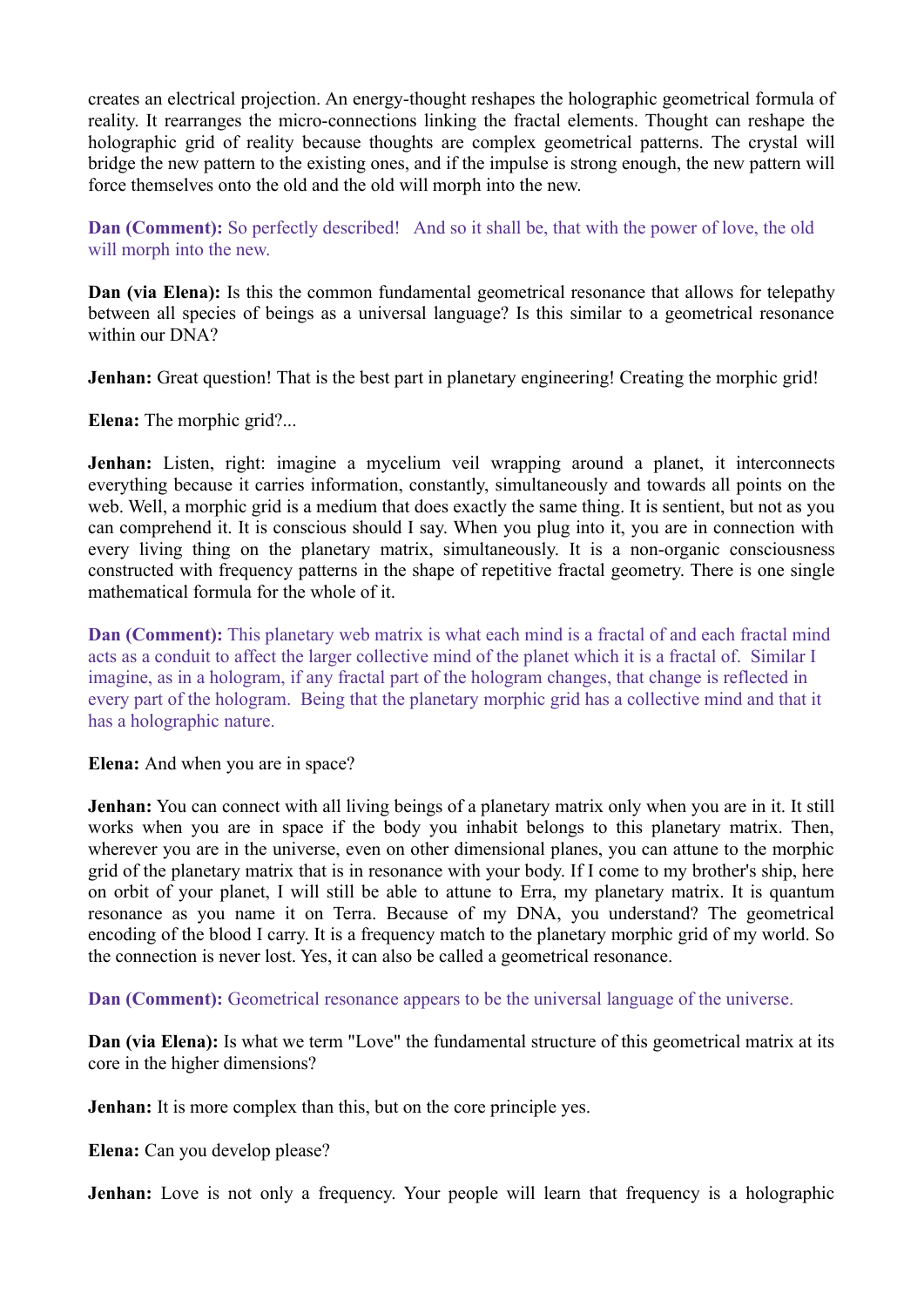geometry. There are three types of holographic geometry: atomic, energetic and photonic. These three arrangements create each, in their domain, a hologrammatic structure. All three generate a specific frequency that will resonate either through matter, energy or light. The reverse process is also active: when you generate a frequency, it creates a geometric pattern that imprints the ether. The geometrical frequency patterns that you just created alter -or create- a holographic structure of matter, energy or light. Now you need a bridge from ether to matter, energy or light, and can be technology or crystals. Crystals exist in different densities at the same time. They are natural bridges.

**Dan (Comment):** Bridging the etheric energies emanated from mind into the manifestation of matter through the use of a crystal as a bridge is an important concept.

**Dan (via Elena):** It would appear that negative thoughts of evil do not have the resonance to pass through the higher dimensions, as their geometries are a distortion and do not align with the fundamental of the matrix. *(could be the reason why some crystals shatter when misused)*

**Jenhan:** Dissonance cannot attune with an ordered state of geometrical resonance.

**Dan (Comment):** This may also explain the formations captured at the moment of freezing in water (Dr Emoto's work) of the energies of love, gratitude, etc. are able to form in the hexagonal/tetrahedral matrix of water, whereas dissonant energies are unable to.

**Dan (via Elena):** Is this why the similar tetrahedral/hexagon geometry of water responds in structuring in alignment with thoughts of love?

**Jenhan:** Water... it is worth a great speech. Water is one of the fundamental elements of the universe. It is found in a natural state in the cosmos, as ice. We call it star water. Water has a tetrahedral holographic structure. It is a very easy one to create, but the star water is the most wonderful because it is in pure, in perfect resonance with the universe and Source, because directly created by Source. Water, by its natural core structure, is a universal connecting medium. Love is of a more complex holographic structure, but from the same fractal core pattern -fractal formula- as water. Crystal is a derivative geometrical pattern from water and love, but built on the same core formula. This is why all interface naturally.

**Dan (Comment):** This same fundamental holographic core pattern from source which shares this fractal formula with both the elements of water and quartz crystal is what was validated in the laboratory with Dr Vogel in that the structure of the geometry of the molecular angles of these elements are multiples or you could say are angular fractals of each other. Quartz is 52 degrees and water is 26 and 104.5 degrees (half and double 52 degrees)

**Dan (via Elena):** Since the higher dimensions are responsible for forming the lower dimensions, and not visa versa. The ability of the crystal to "amplify" thought appears to be based on its ability to couple to the higher dimensions and thus have an amplifying effect into the lower dimensions that physically manifest into the 3D world.

**Jenhan:** As I said earlier; a crystal is a bridge because it exists in all dimensions at a time.

**Dan (Comment):** Again, an important concept to bridge the dimensions with a crystal.

**Dan (via Elena):** The nature of crystals, especially clear quartz, being physically resonant on many dimensions simultaneously. Is this due to the tetrahedral geometry of its lattice structure being infinitely fractal and this tetrahedral lattice structure being a fundamental structure of the matrix?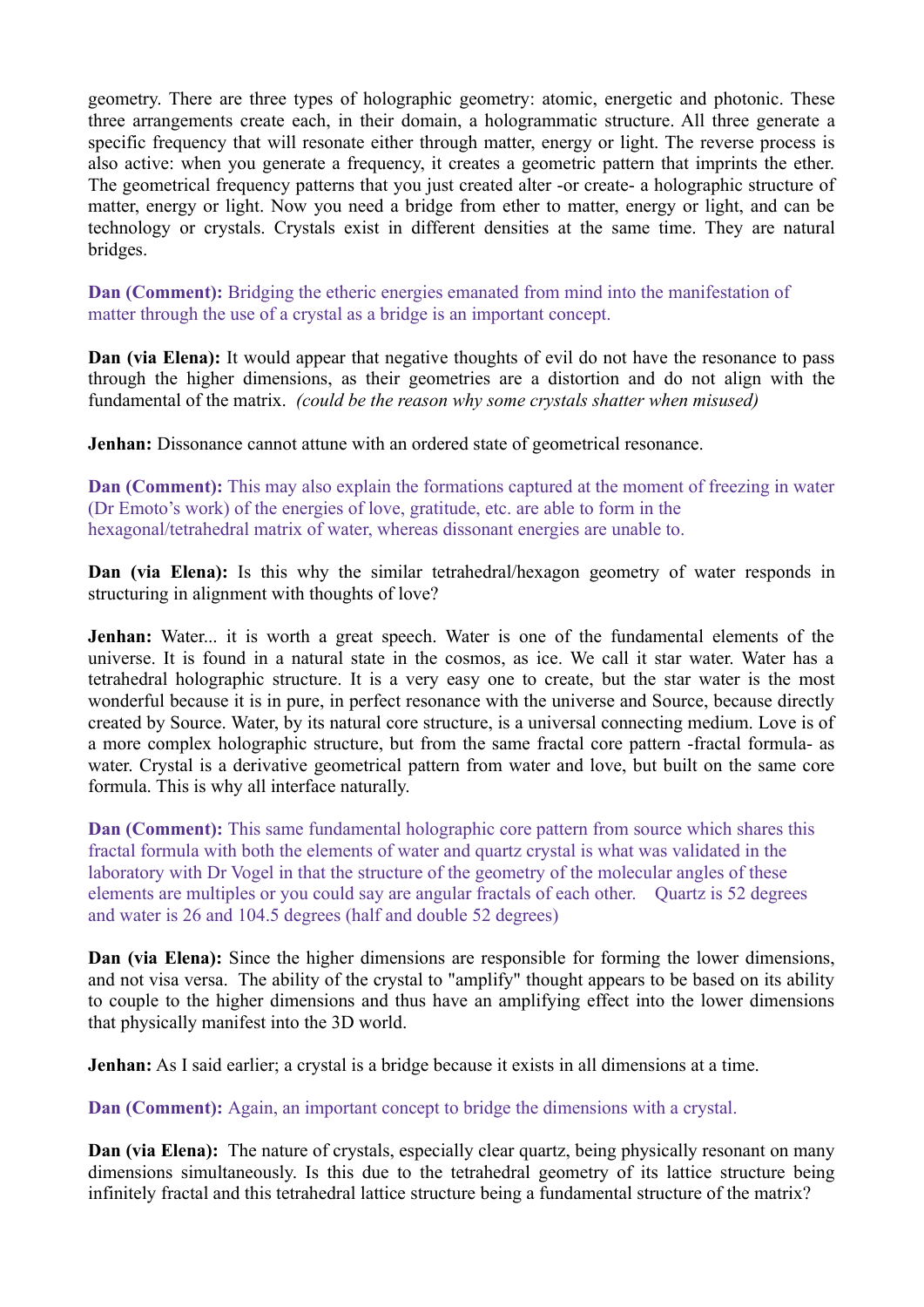**Jenhan:** The core holographic structure of quartz, the purest material in the universe, is as I said based on the same core fractal formula than water, and both are interdimensional bridges. Tetrahedral geometry is one of the main frequency keys used to build worlds and life-forms. Tetrahedral fractal geometry is the secret of the universe.

**Dan (Comment):** Indeed, as some researchers on Terra have discovered, that the entire periodic table of elements are based on a tetrahedral structure to form all of the elements in nature.

**Dan (via Elena):** In the quartz crystal hexagonal structure, the point of balance in the middle between the negative and positive triads (the polarity opposites) that create the crystals hexagonal form, is this center point the dimensional gate to all dimensions?



**Jenhan:** The answer is in the geometrical ratio. I need to ask if I can answer that, because this topic is part of the list of things not to mention. You know, the Prime Directive...

**Elena:** I know too well, Jenhan...

**Jenhan:** My brother says I can answer this. It will just be recorded and archived that I passed on to you this information.

**Elena:** You won't be in trouble?

**Jenhan:** No, I won't. Crystals have their own fractal geometry. If they are in their natural original shape they have it active naturally. If they are cut roughly they lose it, but if cut following the lattice structure they keep it, and can even be enhanced considerably that way. Thor Han tells me that you know what type of crystals correspond to what I say.

**Elena:** The Vogel cut crystals?

**Thor Han:** Yes.

**Dan (Comment):** The energy in the crystal vortexes along the C-axis which is the growth axis that forms the crystal to align with the apex or tip of the crystals structure. A properly cut Vogel crystal is formed so that both tips are in perfect alignment with this C-axis or growth axis. This is why Dr Vogel was given in a dream the image of the tree of life as a di-pyramidal form in order to more effectively cohere the energies of mind in a laser like manner. Greater coherence provides greater degree of clarity for manifestation. With one end being female at 52 degrees (the natural angle of quartz) and the other male or projecting end being more of an acute angle.

Regarding the central point between the countless fractal positive and negative charge triads within the crystal lattice structure that forms the overall hexagonal shape of the crystal being a dimensional gate.

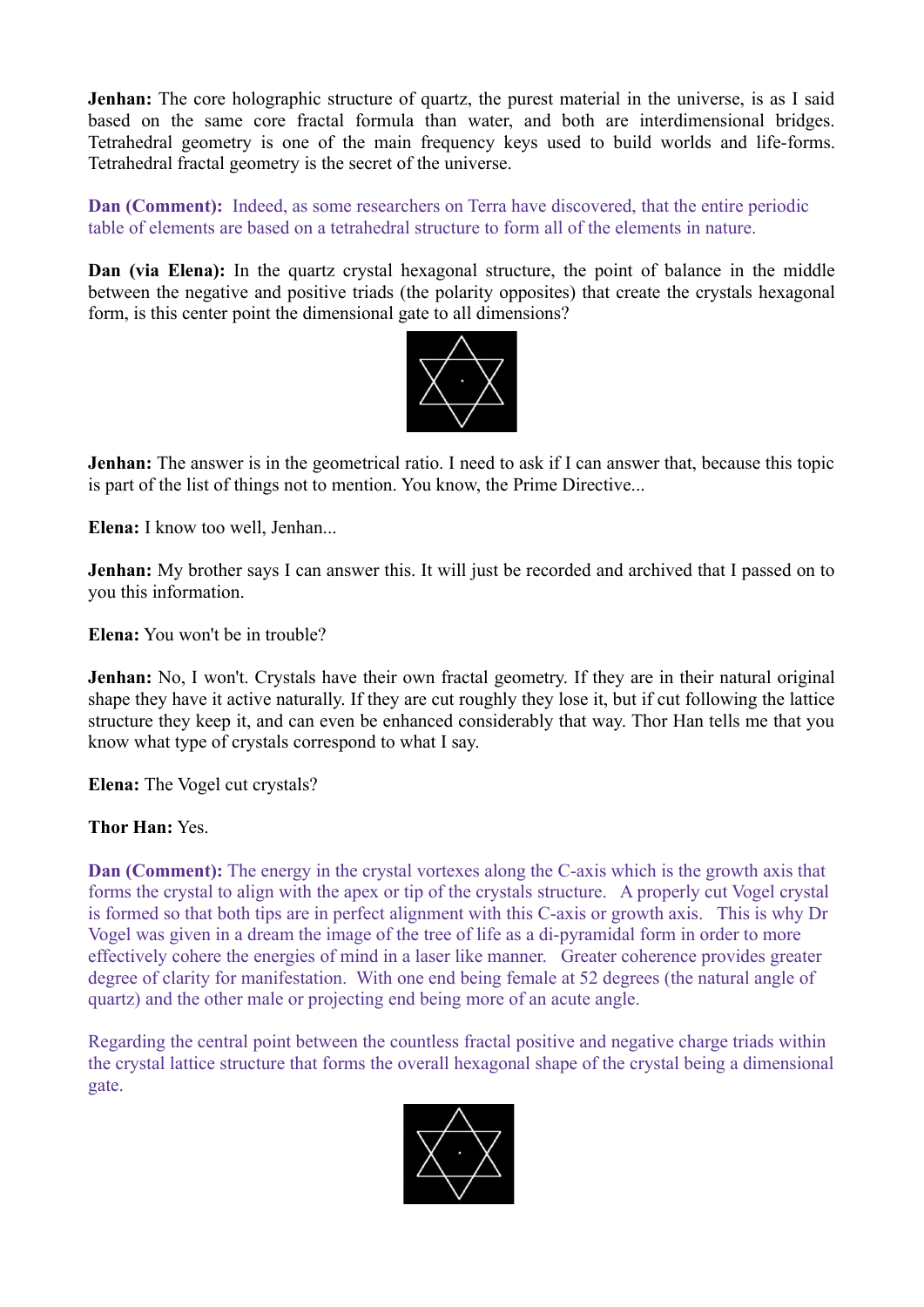Ancient occult writings have described the web as being hexagonal in form. Whereas the male and female balance of the two triads that make up the 6 points of the hexagonal pattern have a  $7<sup>th</sup>$  point in the center which they attribute to "spirit" which emanates outwardly to create the 6 points. Pythagoras called the 6 pointed start with a dot in the center the "star of creation". This is why I ask about the center of the charge triads being the dimensional gate which appears to vortex in the center.

**Jenhan:** Well: it works by finding the phase-conjugation node inside the crystal, by projecting inwards the geometrical shapes of the two opposite points, like a mirror. There, is the vortex singularity of the crystal. Focus your thought and energy just there, and you may project your consciousness to anywhere you wish in this universe, and the other universes. To other densities, other dimensions. Anything is accessible in space, dimension and time. This is great power, Elena. It is a very important information. I am honored to be allowed to share this with you.

**Elena:** Can my friend share it publicly?

(silence)

**Jenhan:** I am not taking this responsibility.

**Thor Han:** I have it confirmed that Dan can use this knowledge.

**Dan (Comment):** Thank you Thor Han, I believe I am grasping a basic, probably more intuitive, understanding that this phase-conjugation node in the center of the triads and is what we are both describing. I am honored that you are sharing this with me.

Now I can rule and enslave the universe to do my will with this knowledge!… just kidding

**Elena:** On his behalf and behalf of humanity: thank you. I have a last series of questions from my friend:

**Dan (via Elena):** When imprinting a thought or energy to be written into the crystal structure, is this where subtle energies are written or encoded?

## **Jenhan:** Yes.

**Dan (Comment):** In the center of the vortex of the phase-conjugation node within the crystal lattice structure is where it is written I am assuming.

**Dan (via Elena):** The piezoelectric effect, which generates voltage when the charge triads are minutely physically displaced by pressure, appears to represent a means in which multi-dimensional holographic patterns can be stored and retrieved, along with its temporal components. Is this the storage mechanism for the med beds to reform our physical body?

**Jenhan:** There is a very precise, specific pressure that you can apply to quartz, that will activate the compression node and open the vortex. The energy produced can be tremendous. This kind of operation must be conduced knowledgeably and wisely. Crystals can store data just as water does, because constructed on the same fractal core formula, but crystals have way more capacities. Of course, they are the most elaborate state of matter. So elaborate that it naturally embeds consciousness. To answer this question: some med-beds technology use fractal holographic technology. Let me explain. The fractal core formula of the tissue to repair is recorded, and the